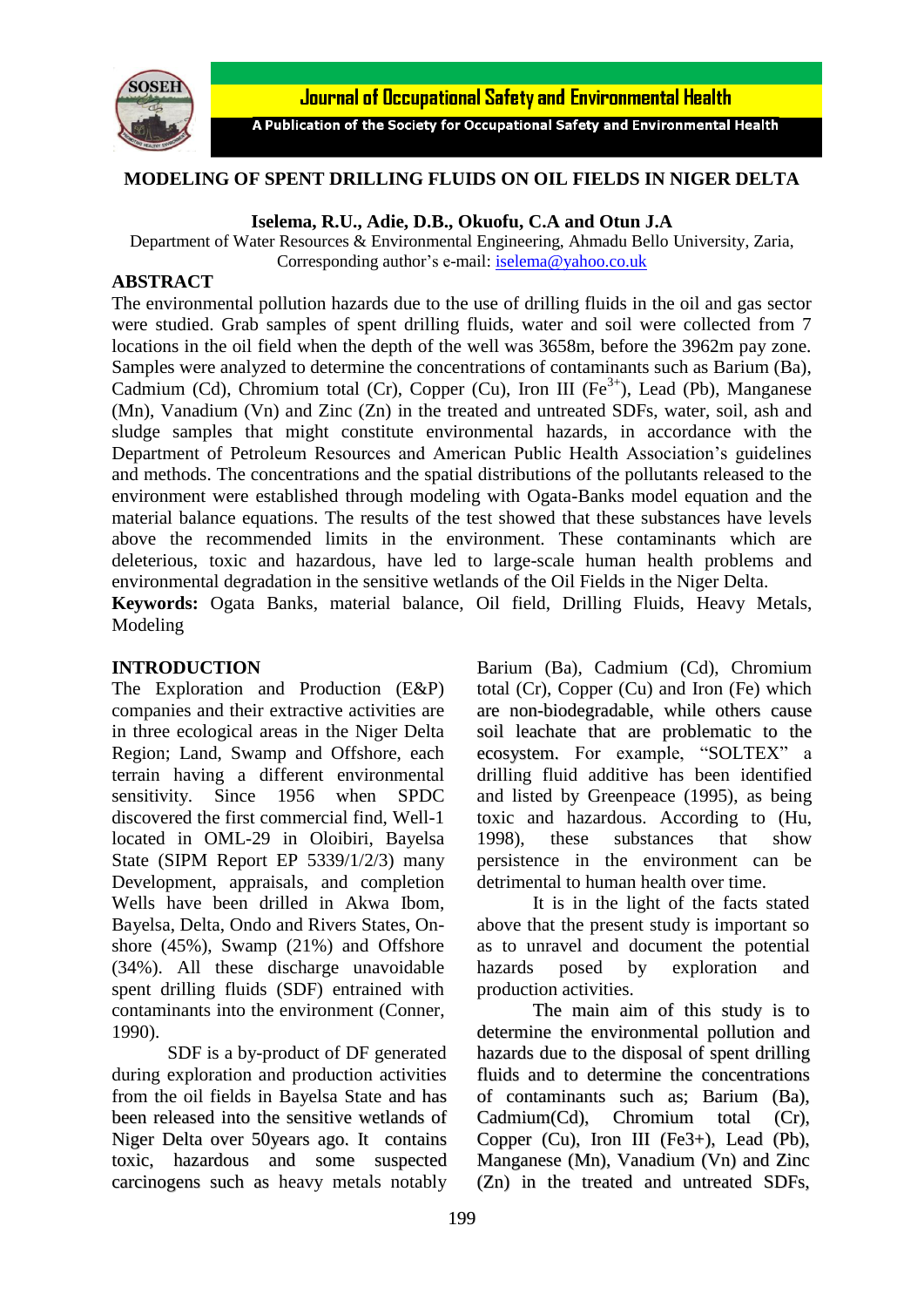water, soil, ash and sludge samples that might constitute environmental hazards

from the oil and gas sector in Nigeria (Zupan and Kapilla, 2000).

# **MATERIALS AND METHODS**

| Table 1: Materials and Equipment Used for the Study |
|-----------------------------------------------------|
|-----------------------------------------------------|

| S/N            | <b>EQUIPMENT / INSTRUMENT</b>                                   | <b>USAGE</b>                                 |
|----------------|-----------------------------------------------------------------|----------------------------------------------|
| $\mathbf{1}$   | Atomic Absorption Spectrophotometer (AAS), Unican<br>100 Series | Determination of Heavy Metals analysis       |
| $\overline{2}$ | <b>COMPAQ 140 Computer Notebook</b>                             | Recording, Data Management & Sample analysis |
| $\overline{3}$ | <b>Heating Mantle</b>                                           | Digestion of samples for analysis            |
| $\overline{4}$ | Weighing balance                                                | Weighing of samples for analysis             |
| 5              | Oven                                                            | Drying of samples for analysis               |
| 6              | Water bath                                                      | Determination of total Hydrocarbon           |
| $\overline{7}$ | Lamps                                                           | Determination of Heavy Metals                |
| $\bf 8$        | Scoop, Scissors                                                 | Miscellaneous function                       |
| 9              | Sample Field Cooler                                             | Storage for Sample preservation              |
| 10             | Polyethylene Plastic Sample Bottles                             | Sample collection for analysis               |
| 11             | Makers / Masking Tapes, Labels                                  | Sample Identification                        |
| 12             | Global Positioning System (GPS) device Garmin 12XL              | Determination of location Coordinates        |
| 13             | Personal Protective Equipment (PPE)-Safety Overall,             | <b>Work Safety Protection Requirement</b>    |
|                | Safety Boots, Safety Helmet, Disposable Hand gloves,            |                                              |
|                | Ear muff                                                        |                                              |
| 14             | Auger                                                           | For Soil sampling                            |

The materials and equipment listed in Table 1 were used for the study.

**Site Description:** The Oil Field drilling operation is located in Gbaran, Yenagoa, Bayelsa State about 80km away from Port-Harcourt with coordinates of Lat: N 04<sup>°</sup> 41.588' Long: E 007° 02.258' This is one of the major projects in the sensitive wetlands of the Niger Delta. The service contractor of the Commercial Waste Facility, Brandt Thermal Desorption Unit (TDU) site is located in Eyaa, Onne Industrial Free Zone about 29km from Port-Harcourt in Rivers State with coordinates of LAT: N 04<sup>o</sup> 43.989' LONG: E 007° 09.270' in the Niger Delta Region**.**

Figure 1 shows the site layout and the sampling points (SPs) at the Joint Venture Oil field in Bayelsa State which includes the Drilling Rig used for petroleum drilling consisting of Drilling Floor, Solid Control Area, Power Area, Pipe Rack and Pumps. Mobile Offices serve as temporary accommodation for the Rig Crew. There are holding pits lined with concrete used for temporal storage of the Spent Drilling Fluids and Cuttings before haulage for waste management. Also at the site is the Service Contractors equipment for haulage (heavy trucks, skips and trackhoe loaders) to waste management site in Onne, Rivers State. The Drilling Rig Platform has also some heavy equipment such as power generating equipment, mud circulation system, shale shakers, as well as security personnel around the drilling rig of a conventional Drilling Rig Platform.

**Sample collection and analysis:** The field data sample collection, grab sampling and methods of laboratory analyses for the study were carried out in accordance with standard methods (APHA, 1995) and Department of Petroleum Resources regulations (DRR, 2000). The parameters analyzed are heavy metals Barium (Ba), Cadmium (Cd), Chromium (Cr), Copper (Cu) Iron III ( $Fe^{3+}$ ) and Lead (Pb) . These parameters were selected because of the global recommendation for monitoring them by the Helsinki and Paris Commissions and also because they exhibit hazardous, toxicity; while some of them are suspected or known carcinogens. They have negative impacts on the environment according to EU (1998) and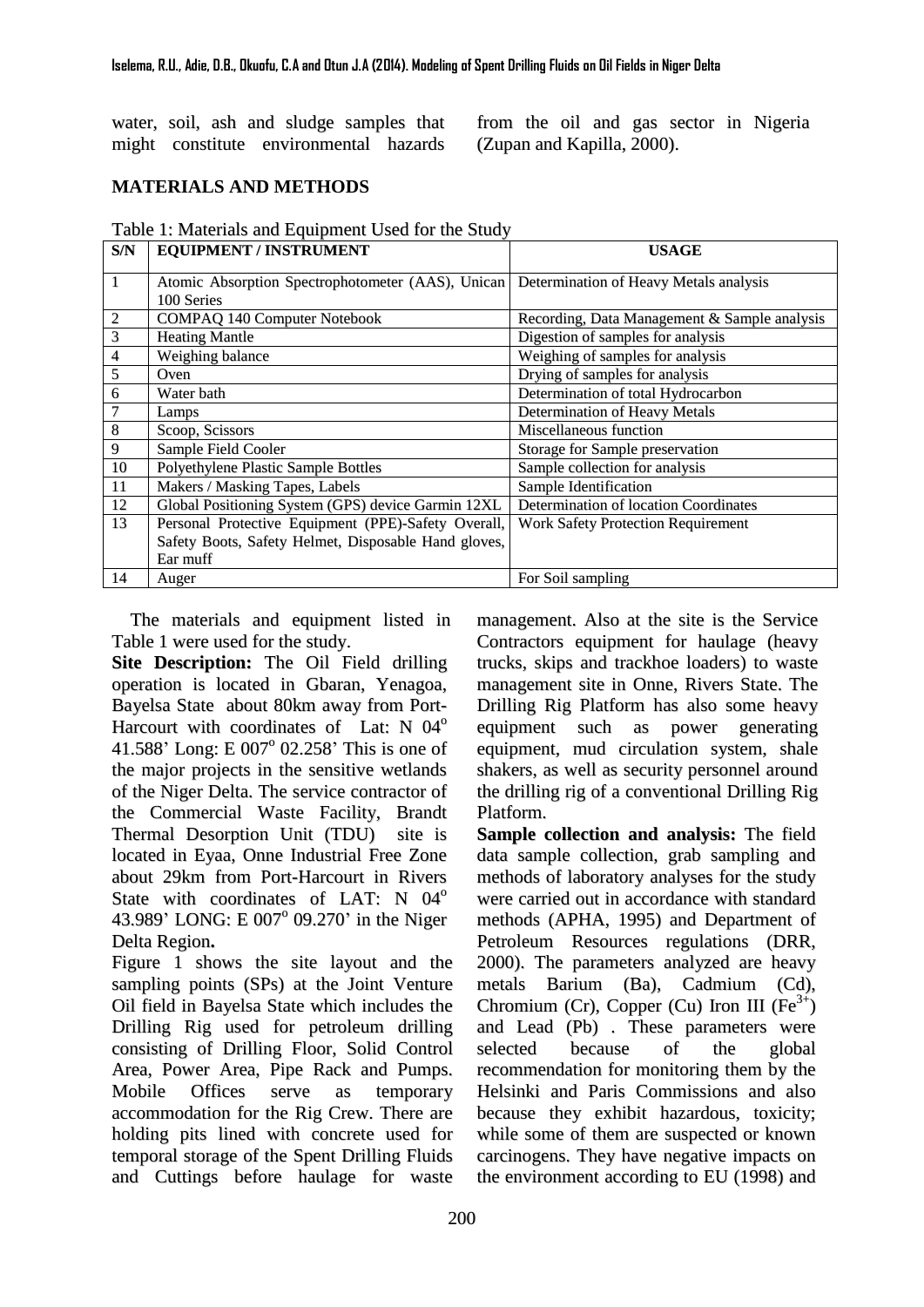WHO (2003). Table 2 highlights the sample collection sites and the parameters analyzed Heavy metals in the samples were measured by means of Atomic Absorption

Spectrophotometer (AAS) – Unicam 100 Series. The instrument was calibrated for

| S/No           | Sample description                            | Type<br>of   | Sample location                                     |  |  |  |  |
|----------------|-----------------------------------------------|--------------|-----------------------------------------------------|--|--|--|--|
|                |                                               | analysis     |                                                     |  |  |  |  |
| 1              | Drilling Oil Based Fluid                      | Heavy metals | Drilling Rig Platform (DRPFRM) from the Mud         |  |  |  |  |
|                |                                               |              | <b>Circulating System</b>                           |  |  |  |  |
|                | $\overline{2}$<br><b>Spent Drill Cuttings</b> |              | Drilling Rig Platform from the Shale<br>Shaker      |  |  |  |  |
|                |                                               |              | separation processes                                |  |  |  |  |
| 3              | Spent Oil Based Mud                           |              | Concrete lined Holding Pits beside the Drilling Rig |  |  |  |  |
|                |                                               |              | Platform                                            |  |  |  |  |
| $\overline{4}$ | <b>Feed Stock SDF</b>                         | Heavy metals | TDU Onne Site, from the Holding Pit lined with high |  |  |  |  |
|                |                                               |              | density polythene material                          |  |  |  |  |
| 5              | Produced Ash from TDU treatment plant         | Heavy metals | TDU Onne Site, from the Discharge Ash Pit           |  |  |  |  |
| 6              | Produced Sludge<br>Sample from TDU            | Heavy metals | TDU Onne Site, from the Deposition point            |  |  |  |  |
|                | treatment plant                               |              |                                                     |  |  |  |  |
| 7              | <b>Receiving Waters</b>                       | Heavy metals | Receiving water from the NNPC JV Oil Field vicinity |  |  |  |  |
|                | Sample                                        |              | of the Drilling Rig                                 |  |  |  |  |
|                |                                               |              |                                                     |  |  |  |  |
| 8              | Soil Sample                                   | Heavy metals | TDU Onne Site process deposition site               |  |  |  |  |
| 9              | TDU<br>from<br>Produced<br>Water<br>sample    | Heavy metals | TDU Onne Site process at the point of absorbent     |  |  |  |  |
|                | treatment after absorbent separation          |              | separation between oily sludge and water            |  |  |  |  |

|  | Table 2: Samples, Parameters and Sample collection site |  |  |  |  |
|--|---------------------------------------------------------|--|--|--|--|
|--|---------------------------------------------------------|--|--|--|--|

every batch run of 100 samples and zeroed it in every run of 10 samples thus standardizing it for various standardized metals with specific lamps which are placed in a curvette and measured. The various absorbance were read off spectrophotometrically.



Figure 1: Cradle-to-grave of spent drilling fluid in the E&P oil field

Data Analysis were according to Ogata-Banks Model equation, and Material Balance Model Equation.

### *(a) Ogata-Banks Model Equation for Solute transport in the Soil (Vertical-axis)*

Simulation of the Soil in the Vertical -axis using Ogata-Banks model equation:

The study uses the Ogata-Banks model equation (11), for solute transport was employed in this research work for the simulation of contaminant transport at the Thermal Desorption Unit Plant dumping site because it simple and less complex to manipulate. The average contaminant concentration was observed at the contaminated surface at the sludge dumping site. This technique is used to predict and investigate the solute transport and spatial trend of pollutants (Ba, Cd, Cr, Cu, Fe, Mn, Pb, Vn, PAHs, PCBs,  $NO<sub>3</sub>$ ,  $SO<sub>4</sub>$ ,  $PO<sub>4</sub>$ ) impact of the soil as they pollute the subsurface water vertical-axis represented by x-distance and horizontal-axis represented by

y-distance in the model equation below. The Linear Algebraic Model formula has the form of eqn. 1:

$$
c(x,\tau)=\frac{c_o}{2}\Bigg[e^{\big(\overline{x}\big(\frac{u-a}{2D}\big)\big)ErfC\big(\big(\frac{x-at}{2\sqrt{Dt}}\big)\big)}+e\big\{x\big(\frac{x-a}{\sqrt{2D}}\big)\big\}ErfC\big(\big(\frac{x+at}{2\sqrt{Dt}}\big)\bigg\}\ \bigg](1)
$$

where,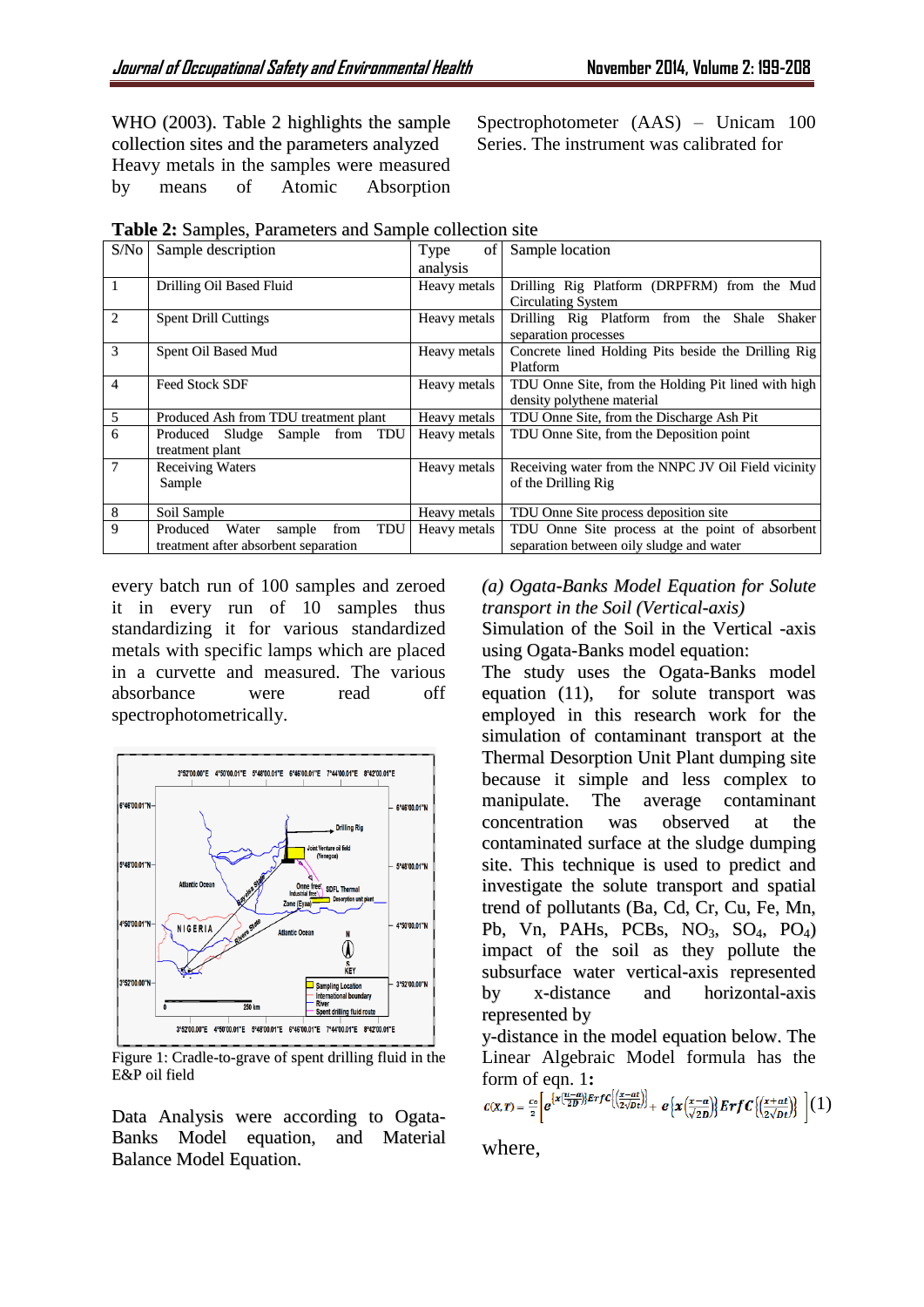$A = (U^2 + 4D_xK_t)^{1/2}$ ,  $C_o$  = Concentration of Pollutant at the point of discharge,  $X =$ Distance from point of pollution application,  $U_X$  = Velocity of Solute transport, Erf  $C =$  Complementary error function,  $D_x =$  Dispersion coefficient,  $T =$ Time of flow,  $K_t$  = Decay constant and  $C(X, T)$  = Represents the equation with respect to distance and time. In most cases, the last term is usually neglected because ErfC is near zero when  $v \sqrt{D_x}$  is large.

Ogata-Banks (1961) stated that omission of the second term results in a maximum error of 3 percent for the values of  $D/U_x$  less than 0.002.

Since solute is conservative (no decay), k=0, then  $a = \sqrt{u^2}$ ,  $a = u = v$ . Substituting in the equation above reduces to

$$
(x,t) = \frac{c_o}{2} \left[ \left\{ \mathbf{E} r f C \left\{ \left( \frac{x - at}{2\sqrt{Dt}} \right) \right\} \right\} \right] \tag{2}
$$

The Input Data for the Modeling processes are analyzed sample parameters from surface and subsurface (0.9m depth) of soil from the sludge dumping site.

(b) Material Balance Method: The material balance model flow for Brandt Thermal Desorption Unit (TDU) plant, one of the thermal treatment technologies at Onne Industrial free zone, Rivers State, assists to show the non-oxidizing process used to vaporize volatile and non-volatile wastes by heat application (700 - 800°F) thereby removing light hydrocarbons, aromatics, and other volatile organics, heavier Poly Aromatic Hydrocarbons are less easily removed. As a result, the process produces various secondary wastes stream, inert solids; oil base and water condensates which require further treatment. This reduction of the waste volume may lead to secondary environmental problem because the toxic components can still be a threat to the environment.

#### **RESULTS AND DISCUSSION**

**Heavy metals in the spent drilling fluids (SDFs) and water samples:** From the Oil Field, it was detected and observed that Barium (420.18mg/kg) had the highest concentration in the DOBF/PLTFRM sample and RWTRS-DS sample (12.38mg/kg) the lowest. The RWTRS-US sample had 56.32mg/kg of Barium.

Figure 2 shows the concentrations of metals in the samples. Barium, Chromium, Copper, Iron III, Lead and Zinc were prominent in the samples from the Oil Field and Thermal Desorption Unit (TDU). From the TDU process, the highest concentration Barium (642.32mg/kg) was detected in the TDU/FDSTK sample, TDU/SubSS sample (97.48mg/kg) the lowest. The highest concentration of Cadmium (82.35mg/kg) was detected in the DOBF/PLTFRM sample while OBF/HPT 3 sample (8.41mg/kg) the lowest. The RWTRS-US sample had 12.38mg/kg of Cadmium. From the TDU process, TDU/FDSTK sample (146.78mg/kg) had the highest concentration of Cadmium; TDU/PWTRS sample (142.16mg/kg) the lowest.



**Figure 2:** Concentrations of Heavy Metals at Different Sites

Also shown in Figure 2, Chromium was detected in the samples, DOBF/PLTFRM sample (90.45mg/kg) recorded the highest concentration; SOBF/HPT 3 sample (2.38mg/kg) lowest. Also from the TDU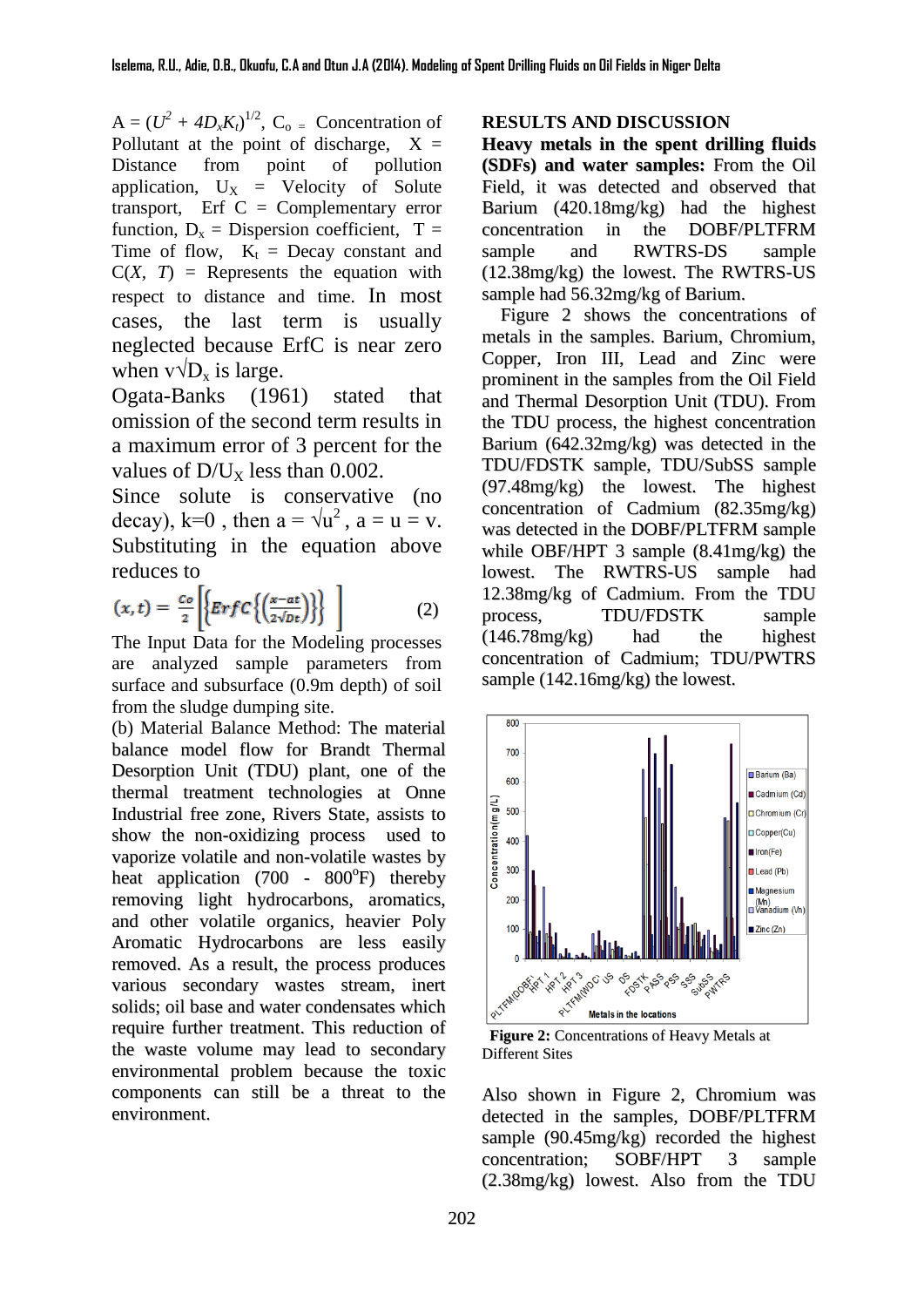processes, TDU/FDSTK sample (480.52mg/kg) had the highest concentration, and TDU/PASS sample (460.15mg/kg) the lowest. For Copper concentration from the Oil field, DOBF/PLTFRM sample (82.4mg/kg) had the highest; SOBF/HPT 3 sample (5.28mg/L) lowest. From the TDU process, TDU/FDSTK sample (480.52mg/kg) as the highest; the lowest was TDU/SubSS sample (20.15mg/kg).

Also from Figure 2, DOBF/PLTFRM sample (300.16mg/kg) recorded the highest Iron III; the lowest from SOBF/HPT 3 sample (20.28mg/kg). RWTRS-DS sample had 20.18mg/kg. From the TDU process, the TDU/PASS sample had (760.52mg/kg) as the highest concentration, and TDU/SubSS sample (80.62mg/kg) the lowest. The WHO maximum permissible concentration for Iron is <0.30 mg/L, USEPA recommendation is 0.3 mg/L.

Lead was detected and identified in the samples. DOBF/PLTFRM sample (250.18mg/kg) had highest concentration; the lowest from SOBF/HPT 3 sample (0.95mg/kg). Others were RWTRS-DS sample (1.02mg/kg), RWTRS-US sample (38.9mg/kg). From the TDU process, the TDU/FDSTK sample (145.82mg/kg) had the highest concentration; and TDU/PWTRS sample (139.26mg/kg) lowest. However, WHO maximum concentration permissible levels recommendation for Lead is <0.05 mg/L, USEPA recommendation is mg/L. The WHO (1995) stated a legal limit of 50 ppb for Lead, which is decreased to 10 ppb by 2010.

Manganese was detected and identified. DOBF/PLTFRM sample (78.91mg/kg) the highest concentration, the lowest concentration from SOBF/HPT 3 sample (10.3mg/kg). RWTRS-US had 42.38mg/kg. Noted from the TDU process, the TDU/FDSTK sample (84.16mg/L) recorded the highest; TDU/PWTRS sample (30.44mg/kg) as the lowest. The WHO (2000) maximum concentration permissible

levels recommendation for Manganese is  $< 0.05$  mg/L.

Vanadium was also detected and identified. DOBF/PLTFRM sample (56.32mg/kg) had highest concentration detected; SOBF/HPT 3 sample (0.16mg/kg) lowest. RWTRS-US sample (6.72mg/kg) also noted. From the TDU process, TDU/PSS sample (80.3mg/L) the highest concentration, TDU/SubSS sample (20.75mg/L) the lowest. However, WHO (2000) maximum concentration permissible levels recommendation for Vanadium is  $< 0.05$  mg/L.

The results further revealed that the highest concentration of Zinc was detected from DOBF/PLTFRM sample (95.21mg/kg); SOBF/HPT 2 sample (3.56mg/kg) as the lowest and RWTRS-US sample (38.4mg/kg). From the TDU process, from TDU/FDSTK sample (695.38mg/kg) had the highest concentration; TDU/PWTRS sample (530.16mg/kg) the lowest. The maximum concentration permissible levels recommendation for Zinc is  $\leq 5$  mg/L (WHO, 2003).

**Heavy Metals in the Secondary Wastes Stream Samples:** In the secondary wastes stream samples from the TDU process, notable heavy metals were detected and identified in high concentrations. They were Barium (642.32mg/kg), Cadmium (146.78mg/kg), Chromium (480.52mg/kg), Copper (320.18mg/kg), Iron III (750.45mg/kg), Lead (145.82mg/kg), Manganese (84.16mg/kg), Vanadium  $(42.38mg/kg)$  and Zinc  $(695.38mg/kg)$ . The iron III, Zinc and Barium were the highest concentrations of metals noted as contaminants.

In the ash samples, Zinc  $(660.38mg/kg)$ was noted as the highest concentration, while Manganese (81.2mg/kg) the lowest. Others were Barium (580.16mg/kg), Cadmium (132.45mg/kg), Chromium (460.15mg/kg), Copper (300.64mg/kg), Iron III (760.52mg/kg), Lead (141.31mg/kg), Vanadium (39.45mg/kg). The iron III, Zinc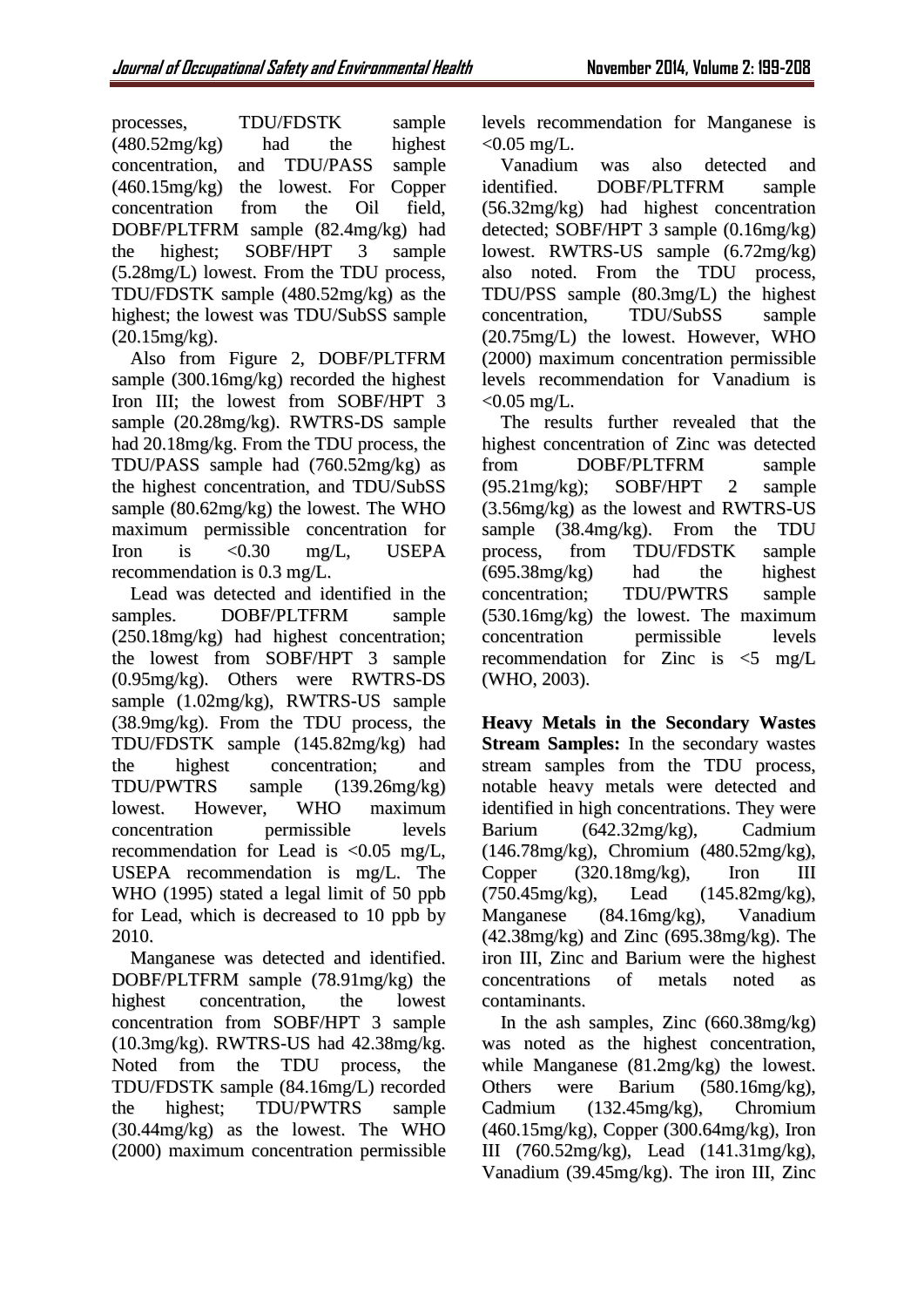and Barium were the highest concentrations of selected metals as contaminants in the ash sample (12).

In the sludge sample from the TDU process, high concentrations of heavy metals were detected especially in Barium (245.28mg/kg) recorded as the highest concentration; Manganese (50.45mg/kg) as the lowest. Others were Iron (210.30mg/kg), Copper (120.60mg/kg), Lead (120.40mg/kg), Zinc (110.60mg/kg), Cadmium (108.40mg/kg), and Chromium (100.88mg/kg).

**Heavy metals in soil samples:** At the top surface soil samples, the research study detected and identified high concentration of metals. Chromium (120.50mg/kg) was noted as the highest in concentration, while Manganese (40.26mg/kg) the lowest. Others were Barium (115.20mg/kg), Cadmium  $(45.50 \text{mg/kg})$ , Copper  $(60.50 \text{mg/kg})$ , Iron (90.50mg/kg), Lead (90.46mg/kg), Manganese (40.26mg/kg), Vanadium (80.30mg/kg) and Zinc 110.60mg/kg as pollutants. And from the Subsurface soil samples, Barium (97.48mg/L) was detected the highest in concentration and Copper (20.15mg/L) the lowest. Others were Cadmium (38.60mg/L), Chromium (25.62mg/L), Iron (80.62mg/L), Lead (35.80mg/L), Manganese (30.44mg/L), Vanadium (20.75mg/L) and Zinc (50.50mg/L).

## **Heavy metals in Feedstock compared with HPT 1,2,3, Downstream and Upstream**

**samples:** The data for the comparison between the feedstock (FDSTK) sample and the holding pits (HPT) 1,2,3, upstream (US) and downstream (DS). All the heavy metals detected in the feedstock (FDSTK) were found higher in concentrations than those found in the HPTs 1,2,3, US and DS samples. FDSTK sample has Barium (642.32mg/L), HPT1 has 245.28mg/L of barium, HPT2 has 245.28mg/L, HPT3 has 12.32mg/L. FDST has Iron (750.45mg/L), HPT1 has 120.13mg/L, HPT2 has

34.28mg/L, HPT3 has 20.28mg/L, US sample has 60.32mg/L and DS sample with 20.18mg/L. Chromium (480.52mg/L) was detected in the FDSTK while in the HPT1 (86.41mg/L), HPT2 (5.41mg/L), HPT3 (2.38mg/L), US (12.45mg/L) and DS (10.42mg/L).



**Figure 3:** Feedstock compared with samples

Copper (320.18mg/L) were also found highest in concentration in the FDSTK than those in the HPTs 1(75.42mg/L), HPT2 (6.58mg/L), HPT3 (5.28mg/L), US(25.8mg/L) and DS (8.56mg/L) samples respectively. Same trend were applicable in other pollutants.

**Simulation of Solute transport into the Soil (Vertical x-axis):** A typical presentation of the results of the simulation processes of solute transport into the soil are shown in Figure  $4 - 6$  for Barium, Vanadium and Zinc. The results observed a progressive decrease in solute concentration with different pre-determined depths-20m, 40m…200m within a given period.

**Solutes Transport Velocity and Dispersion Coefficient:** The average solutes concentration was observed at the surface. Since Solutes were not decomposable, the rate constant (decay) were taken as zero. Determinations of Velocity and Dispersion Coefficient for Solutes were carried out indirectly. The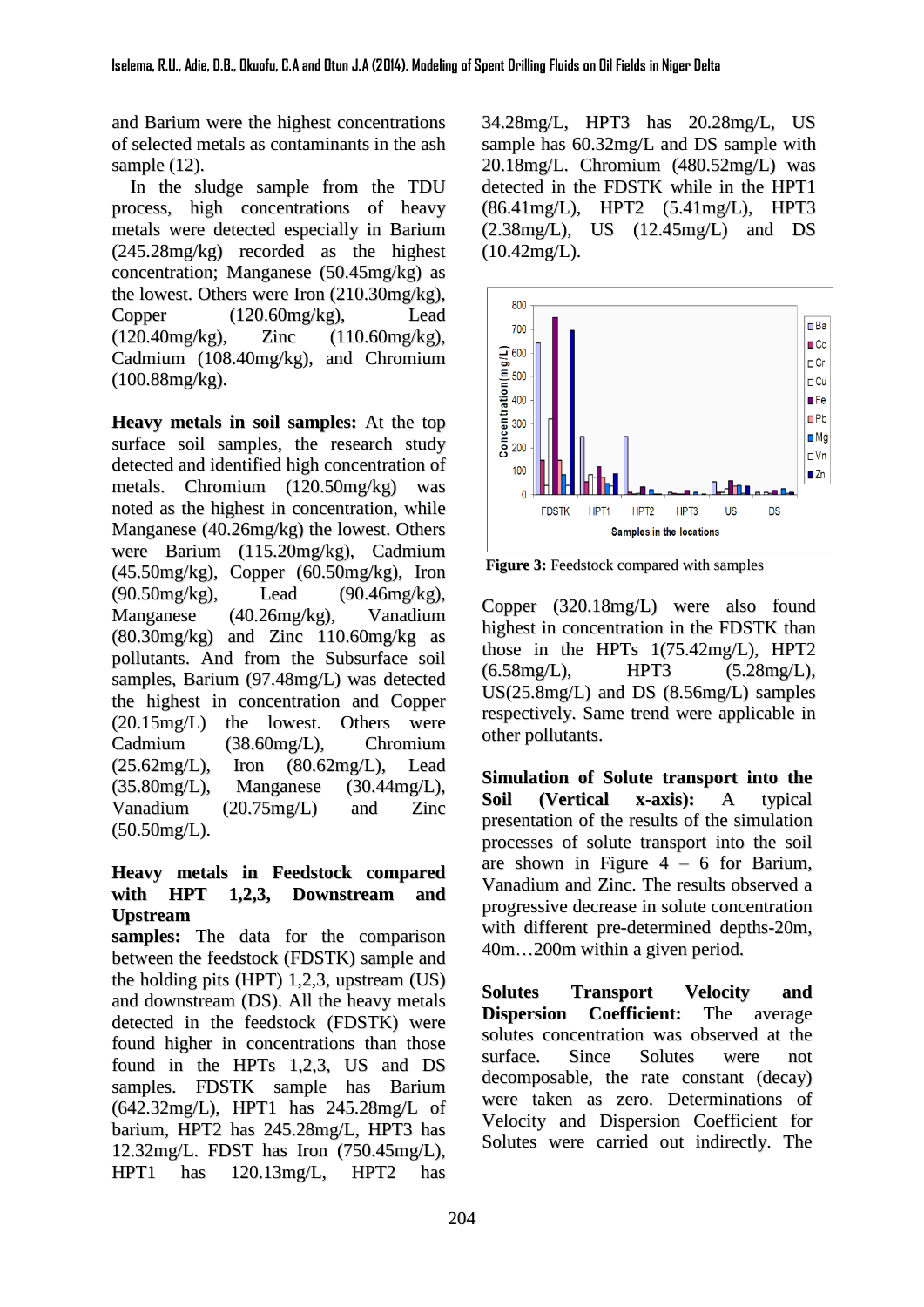following results were obtained from the field.

Barium (Ba) Solute transport:

At the depth of 0.9m, it was observed that the Barium concentration was 95.85mg/kg on day 7 and 80.25 on day 21. Thus, with an initial concentration of 229.47mg/kg, the Velocity and Dispersion Coefficient may be determined as follows;

$$
95.85_{(0.9m, 1 week)} = \frac{227.49}{2} ErfC\left(\frac{0.9-V}{2\sqrt{D}}\right)
$$
 (3)

$$
80.25_{(0.9\text{m}, 3 \text{ weeks})} = \frac{227.43}{2} ErfC\left(\frac{0.9 - v}{2\sqrt{3D}}\right)
$$
 (4)

$$
0.8354 = ErfC\left(\frac{1}{2\sqrt{D}}\right)
$$
\n
$$
0.6994 = ErfC\left(\frac{0.9-V}{2\sqrt{3D}}\right)
$$
\n(5)

From Erf C Table (Ogata and Banks,

1961), the following were determined;

$$
0.15 = \frac{0.9 - v}{2\sqrt{D}}\tag{7}
$$

$$
0.275 = \frac{0.9 - \nu}{2\sqrt{3D}}\tag{8}
$$

Dividing Eqn 7 by Eqn 8

$$
\frac{0.15}{0.275} = \left(\frac{0.9 - V}{2\sqrt{D}}\right) \times \left(\frac{2\sqrt{3D}}{0.9 - 3V}\right) \tag{9}
$$

Velocity =  $11m/$ week or  $1.59m/$ day or 0.066m/hr or  $0.0011$ m/min  $(1.1x10^{3}$ m/min) is taken as the velocity of transport of the Barium solute pollutant. The Dispersion Coefficient thus may be determined from equation 4.5 by substituting for  $y =$ 11m/week

 $0.15 = \frac{0.9 - 11}{2\sqrt{D}}$  (10)

 $D = 1133$ m<sup>2</sup>/week or  $162$ m<sup>2</sup>/day or  $6.75 \text{m}^2/\text{hr}$  or  $0.11 \text{m}^2/\text{min}$ . Thus since Velocity of transport of Barium solute  $=$  $11.0$ m/week and Dispersion Coefficient = 1133m 2 /week, concentration of Barium for different depths can be determined, as follows for Depths between 0-200m for 1week – 4weeks using Excel. Similar determinations were made for other Solutes. *Barium Solute transport for Vertical Movement:* The study presented the simulation of Barium solute transport for vertical movement at different depths in soil with initial concentration of 229.47mg/kg. In Week 1, it was observed that the Barium solute concentrations decreased progressively at different depths in soil 20m, 40m….200m with corresponding decrease in concentrations of 35.16mg/kg,

3.77mg/kg which finally decreased to zero concentration. Similar observations and trend were the same for Week 2 to Week 4. Figure 4 depicted that there was a progressive increase of the Barium solute transport with corresponding different depths as the time of infringement increases from Week 1 to Week 4. In Weeks 1, 2, 3 and 4 at 20m depth. The corresponding Barium solute transports

were 35.16mg/kg, 58.38mg/kg, 71.73mg/kg and 80.87mg/kg. There were similar increases in concentrations at other depths. Also noted, at different periods there was also sharp decline in Barium concentrations 0.13mg/kg in Week 1, 0.29mg/kg in Week 2, 0.26mg/kg in Week 3, and 0.18mg/kg in Week 4 at the depths of 60m, 80m, 100m and 120m.



**Figure 4:** Concentration of Barium at Different Depths in Soil

**Cadmium Solute Ttransport for Vertical Movement:** The study presented the simulation of Cadmium solute transport for vertical movement at different depths in soil with initial concentration of 101.4mg/kg. In Week 1, it was noted that there was a decrease in Cd solute concentration at different depths in soil 20m, 40m…..200m with corresponding concentrations of 1.66mg/kg, 0.0005mg/kg decreasing to zero concentration. Week 2 to Week 4 showed similar trend.

In Weeks 1, 2, 3, and 4, at 20m depth, the corresponding Cd solute transports are 1.66mg/kg, 8.23mg/kg, 15.07mg/kg and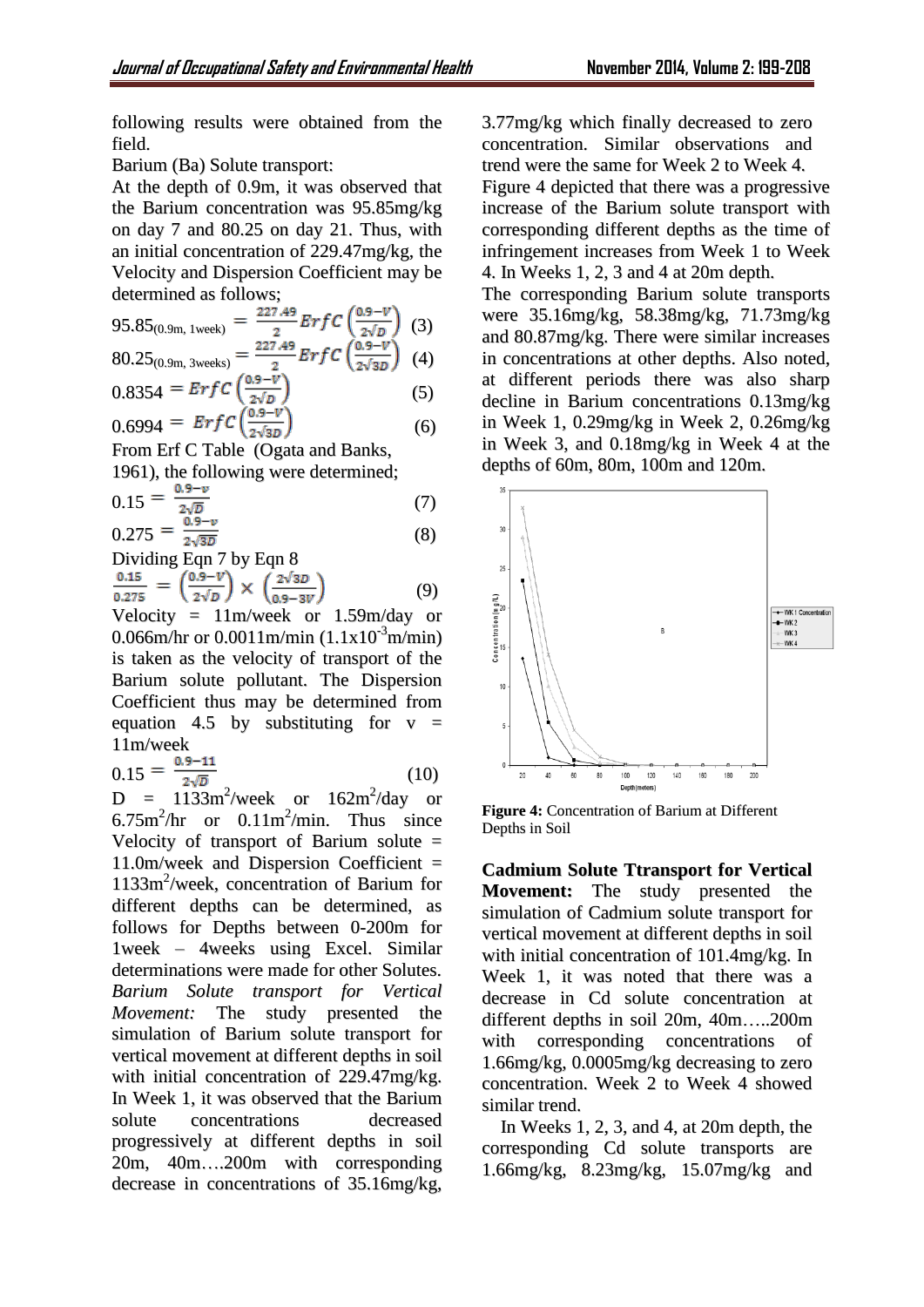20.88mg/kg. Also noted in Week 1 to Week 4, there was a sharp decline in Cd solute concentration 0.0005mg/kg at 40m in Week 1, 0.0002mg/kg at 40m in Week 2, 0.011mg/kg at 60m in Week 3, 0.001mg/kg at 80m in Week 4.

**Chromium Solute transport for Vertical Movement:** The study presented the simulation of Chromium solute transport for vertical movement at different depths in soil with initial concentration of 91.98mg/kg. In Weeks 1, 2, 3, and 4, at 20m depth, the corresponding Cr solute transports were 0.85mg/kg, 4.96mg/kg, 9.45mg/kg and 13.42mg/kg. Also noted in Week 1 to Week 4 was a sharp decline in Cr solute concentration 1.61E-06mg/kg at 40m in Week 1, 0.04mg/kg at 40m in Week 2, 0.002mg/kg at 60m in Week 3, 0.0001mg/kg at 80m in Week 4 (Iselema, 2011).

**Lead Solute transport for Vertical Movement:** The simulation of Lead solute transport for vertical movement at different depths in the soil with initial concentration of 113.71mg/kg was undertaken. In Weeks 1, 2, 3, 4 at 20m depth, the corresponding Pb solute transport are 11.33mg/kg, 21.34mg/kg, 21.34mg/kg, 27.27mg/kg, and 31.28mg/kg. Also noteworthy is that in Week 1, 2, 3, 4 there was a sharp decline in Pb solute transport, 0.01mg/kg at 60m in Week 1, 0.01mg/kg at 80m in Week 2, 0.16mg/kg at 80m in Week3, 0.07mg/kg at 100m in Week 4.

*Manganese Solute transport for Vertical Movement:* The study presented the simulation of Manganese solute transport for vertical movement at different depths in soil with initial concentration of 44.8mg/kg (see appendix P7). In Week 1, 2, 3, and Week 4 at 20m depth, the corresponding solute transports were 4.91mg/kg, 8.82mg/kg, 11.07mg/kg, and 12.57mg/kg. Also observed was that in Weeks 1, 2, 3, 4 noticed a sharp decline in solute transport 0.004mg/kg at 60m in Week 1, 0.01mg/kg at 80m in Week2, 0.1mg/kg at 80m in Week 3, 0.05mg/kg at 100m in Week 4.

*Vanadium Solute transport for Vertical Movement:* The study showed the simulation of Vanadium solute transport for vertical movement at different depths in soil with initial concentration of 75.04mg/kg (Figure 5). In Week 1, it was noted that there was a decrease of Vanadium solute concentration with different depths in soil 20, 40m….200m with corresponding concentrations of 6.08mg/kg, 0.18mg/kg, 0.0001mg/kg which finally decreased to zero concentration.



**Figure 5:** Concentration of Vanadium at Different Depths in Soil

In terms of vertical movements, for weeks 1, 2, 3, 4 at 20m depth, the corresponding solute transports were 6.08mg/kg, 12.33mg/kg, 16.15mg/kg, and 18.76mg/kg. Also observed was that in Weeks 1, 2, 3, 4, there was a sharp decline in solute concentration 0.0001mg/kg at 60m in Week 1, 0.003mg/kg at 80m in Week 2, 0.05mg/kg at 80m in Week 3, 0.02mg/kg at 100m in Week 4.

*Zinc Solute transport for Vertical Movement:* Zinc solute transport for vertical movement with had an initial concentration of 102.54mg/kg at different depths in soil (Figure 6). In weeks 1, 2, 3, 4 at 20m depth, the corresponding Zn solute transport were 28.65mg/kg,

35.19mg/kg, 38.32mg/kg, and 40.28mg/kg.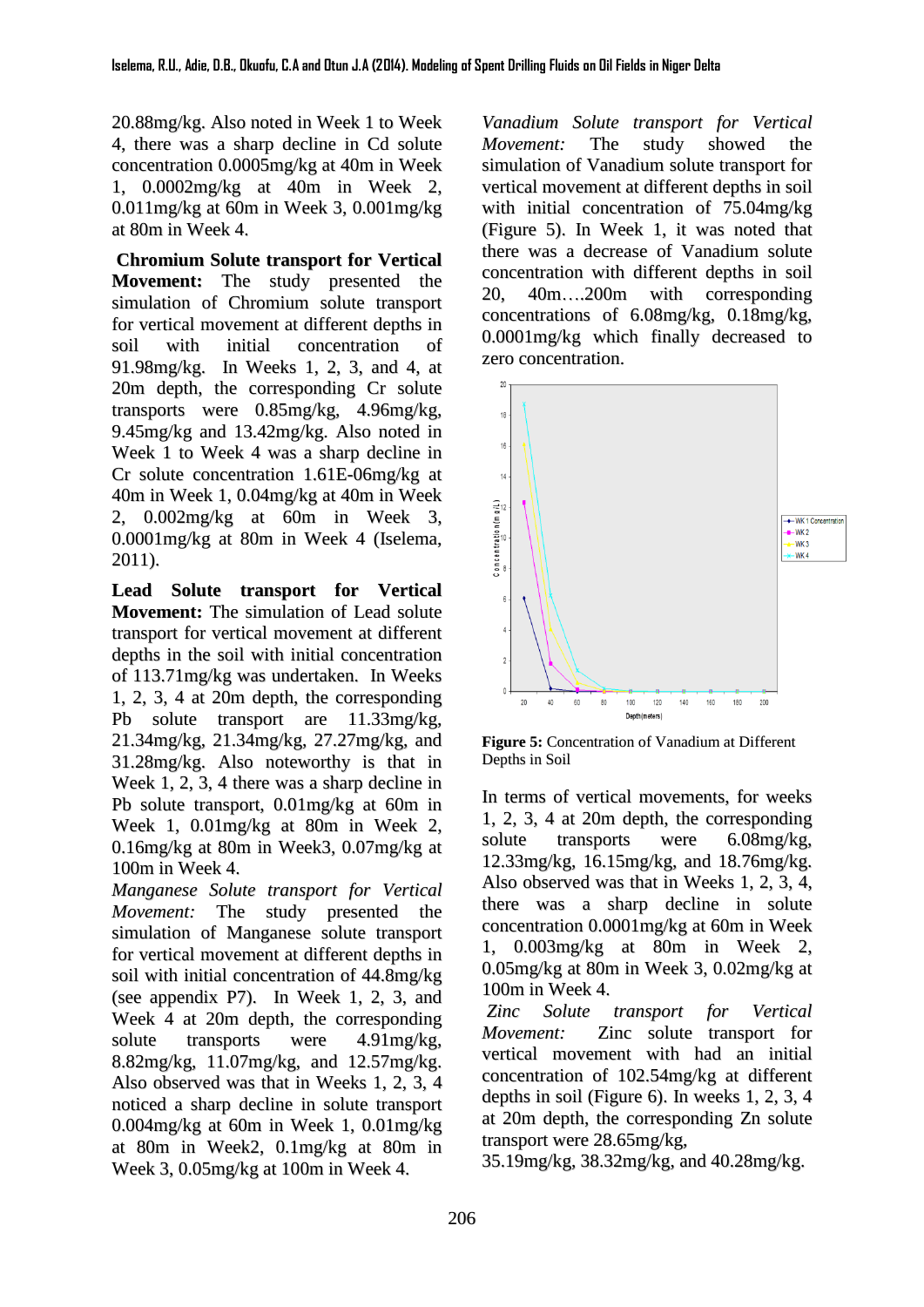### **Material Balance Model Equations for TDU Plant Processes**

Figure 5 shows the material balance model flow diagram for Brandt Thermal Desorption Unit (TDU) plant, one of the thermal treatment technologies at Onne Industrial free zone, Rivers State.



**Figure 6:** Concentration of Zinc at Different Depths in Soil



**Figure 7:** Material Balance Flow Chart for Thermal Desorption Unit Plant, Onne Rivers State

The MBME for the TDU Plant without a chemical reaction is governed by the following;

 $Mass<sub>(input)</sub> = Mass<sub>(output)</sub>$  (11)  $Y = M_1X_1 + M_2X_2 + M_3X_3 + C$  (12)

Feedstock = Produced Ash + Produced Sludge + Produced Water.

The above equation was mathematically solved using LINEST function in Excel

For Barium Contaminant in the samples, the MBME is

 $Y= 0.5401X_1+ 2.6133X_2 - 0.3723X_3 - 42$  (13) Feedstock =

0.5401Ash + 2.6133Sludge – 0.3723Water – 42 (14)

The above showed a typical result of a Barium contaminant in the samples indicating that the Y are almost the same as the Yest. The standard error of estimate 0.00054 depicted that there was a total correlation between the variables, the Feedstock and the produced Secondary Wastes Stream (Produced Ash, Sludge, Water) into the environment.

## **CONCLUSION**

The studies found out the presence of high concentration levels of contaminants in the spent drilling fluids (SDFs), water, sludge, soil(surface and subsurface) and ash samples. These contain pollutants of primary concern capable of causing variety of adverse effects to human and the environment. The pollutants were heavy metals; Barium (Ba), Cadmium (Cd), Chromium total (Cr), Copper (Cu), Iron III (Fe 3+ ), Lead (Pb), Manganese (Mn), Vanadium (Vn), and Zinc (Zn). High concentration levels of Barium, Chromium, Copper, Iron, Lead, Manganese and Zinc were found in the SDFs, water, Soil and the secondary waste streams samples. Though some of these metals are needed in small quantities by plants and animals but they are also hazardous in excess having exceeded the permissible threshold recommended by WHO standards. These contaminants were basically found in the drilling fluids/mud used for drilling oil and gas and detected during drilling activities at the JV Oil Field and also during the treatment of SDF at the TDU plant. They were found to contain myriads of contaminants which are toxic, hazardous; some are known to be carcinogenic, aesthetically insidious offensive (Bradl, 2004). These pollutants depending on their properties are sorbed into the soil. Also leaching into the porous and permeable soil then to groundwater was likely especially during the excessive